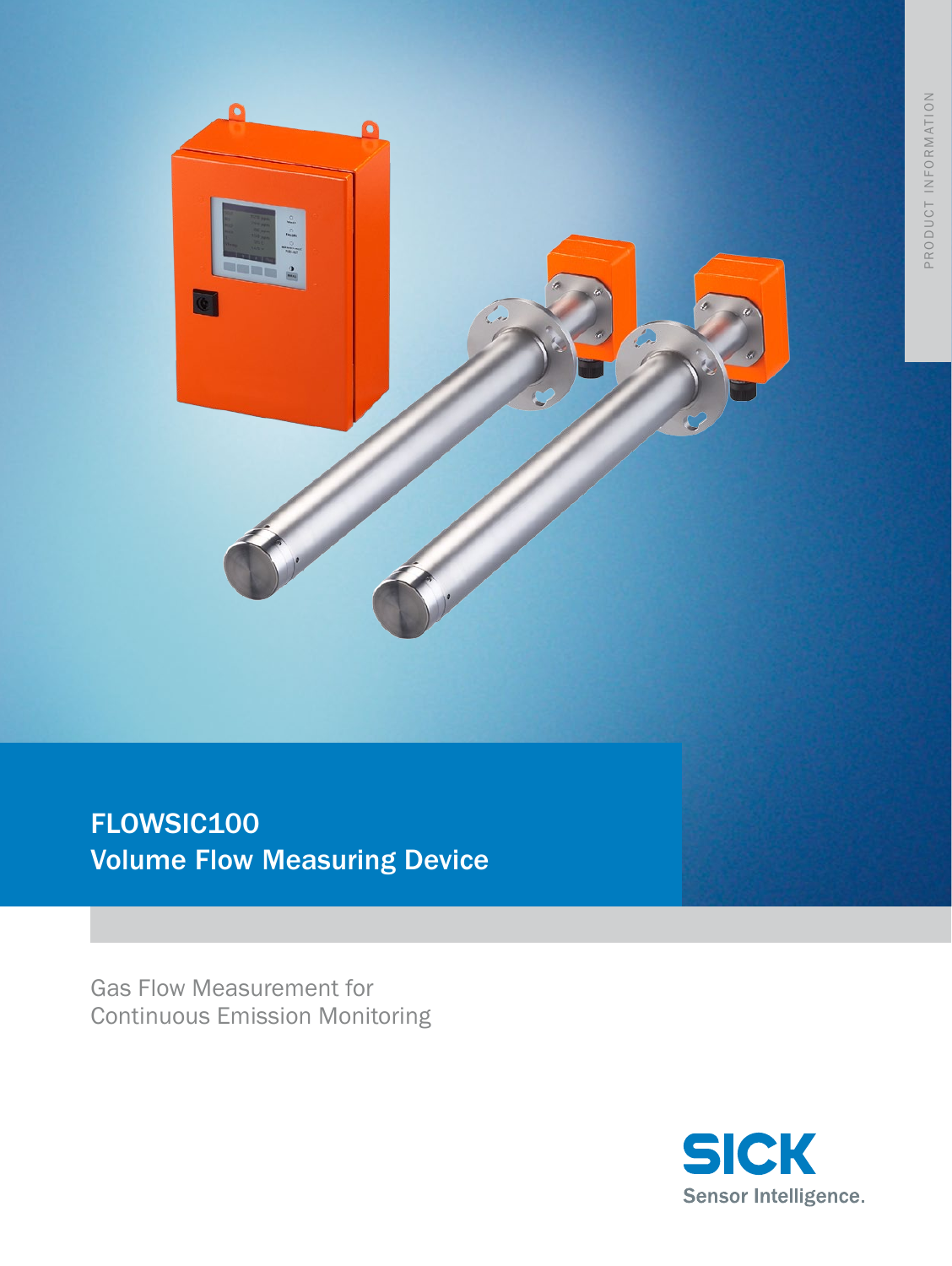# FLOWSIC100 – The reliable and precise flow measurement with the highest durability

### FIELDS OF APPLICATION

- • Power generation (e. g. power plants)
- Processing industries (cement manufacturing, steel and iron production)
- Waste disposal industry (e. g. waste incineration plants)
- • Chemical industry
- • Petrochemical plants and refineries
- • Pulp, paper and textile industry
- Ventilation and heating plants

- • High power version for large stacks up to 13 m diameters
- • Certified according to 2001/80/EC, 2000/76/EC, 27<sup>th</sup> BlmSchV<sup>1</sup>), TA air, MCERTS and GOST
- • Suitable for high dust application

- Medium power version best suitable for stack diameters up to 3.4 m
- • Certified according to 2001/80/EC, 2000/76/EC, 27<sup>th</sup> BlmSchV<sup>1)</sup>, TA air, MCERTS and GOST

#### FLOWSIC100 H FLOWSIC100 M FLOWSIC100 PR

- • For stack diameters greater than 0.4 m
- • Certified according to 2001/80/EC, 2000/76/EC, 27<sup>th</sup> BlmSchV<sup>1)</sup>, TA air, MCERTS and GOST
- • Probe type with two transducers for the installation from one side only

1) Federal Immission Control Ordinance

#### AT A GLANCE

- Rugged titanium transducers (standard) for higher durability, also in wet gas conditions
- Corrosion resistant probe materials for use with aggressive gases
- No purge air required
- Standard system can be used for gas temperatures up to 260 °C; with the innovative internal cooling up to 450 °C max.<sup>2)</sup>
- Various probe lengths to meet a wide range of application conditions
- Integral measurement over the entire stack diameter<sup>3)</sup> for representative measuring results
- • No moving parts means low maintenance
- • Fully automatic zero and span check



<sup>&</sup>lt;sup>2)</sup> Temperature specifications for the specific types see tech. data, page 4

<sup>&</sup>lt;sup>3)</sup> Except for the probe type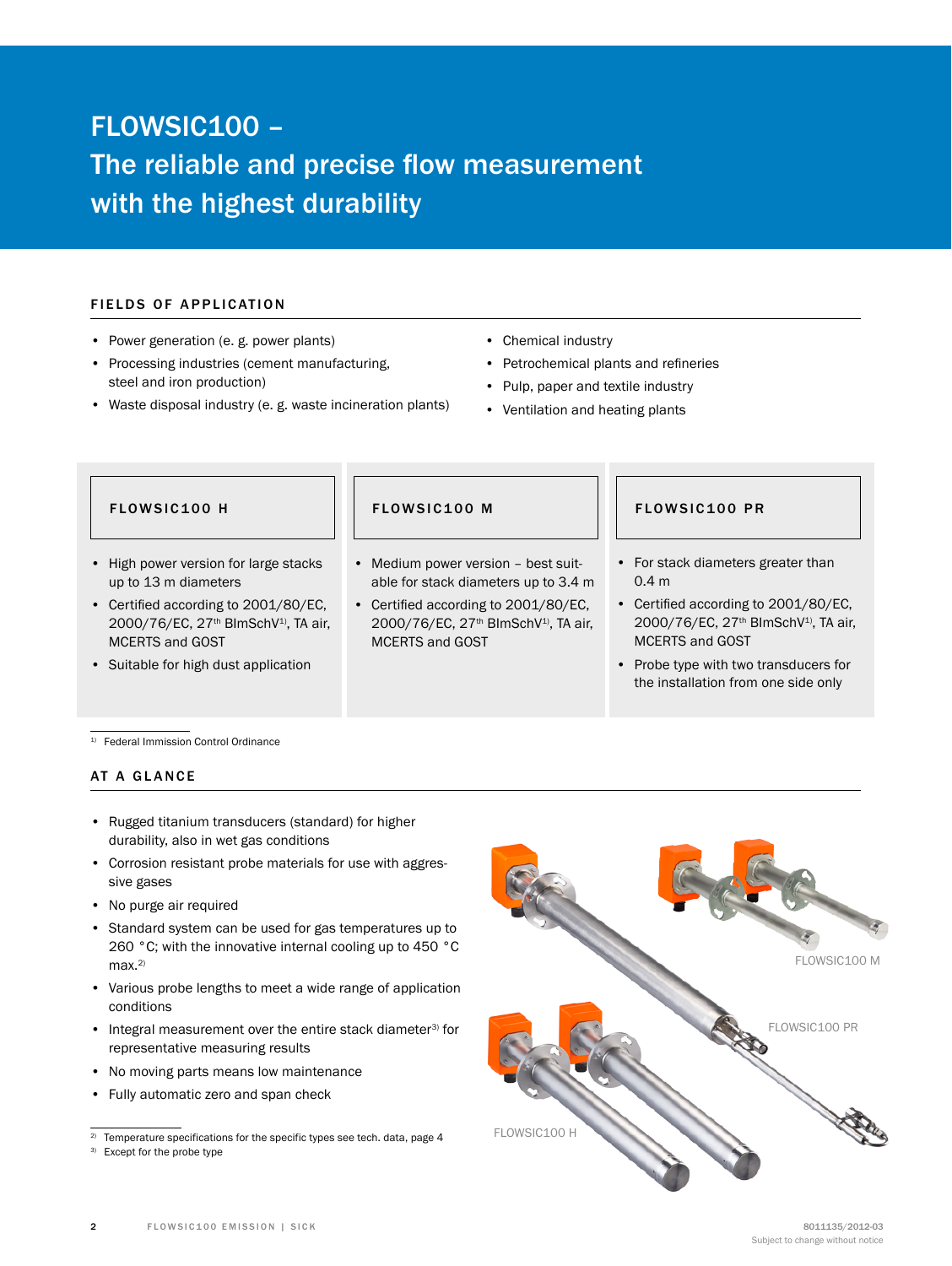



#### PRODUCT DESCRIPTION

The FLOWSIC100 standard version contains two FLSE100 sender/receiver units, a MCU control unit and a connection box. The MCU is used for input and output of signals, for calculation of volume flow to reference conditions (standardization) as well as for user friendly LCD interface.

Installation of the sender/receiver units

- • Cross-stack installation: 2 sender/receiver units are mounted on both sides of a stack at a specific angle  $\alpha$  to the gas flow direction.
- One-side installation: Only a single sender/receiver unit (probe type) is mounted at a specific angle  $\alpha$  to the gas flow. Both ultrasonic transducers are installed on the probe with a fixed measuring path.

#### Optional components

- • MCU control unit with integrated blower unit (for internal cooled types only)
- Interconnection of an additional measuring path (2 path neasurement) or dust measurements in one control unit possible



### INNOVATIVE INTERNAL COOLING (AC-TYPES)

The internal cooled types FLOWSIC100 M-AC and H-AC operate at gas temperatures up to 450 °C. The necessary cooling of the transducers is realized by using an integrated air cooling supply. The cooling is made internally in the ultrasonic transducer. Cooling air does not contact the measured medium.